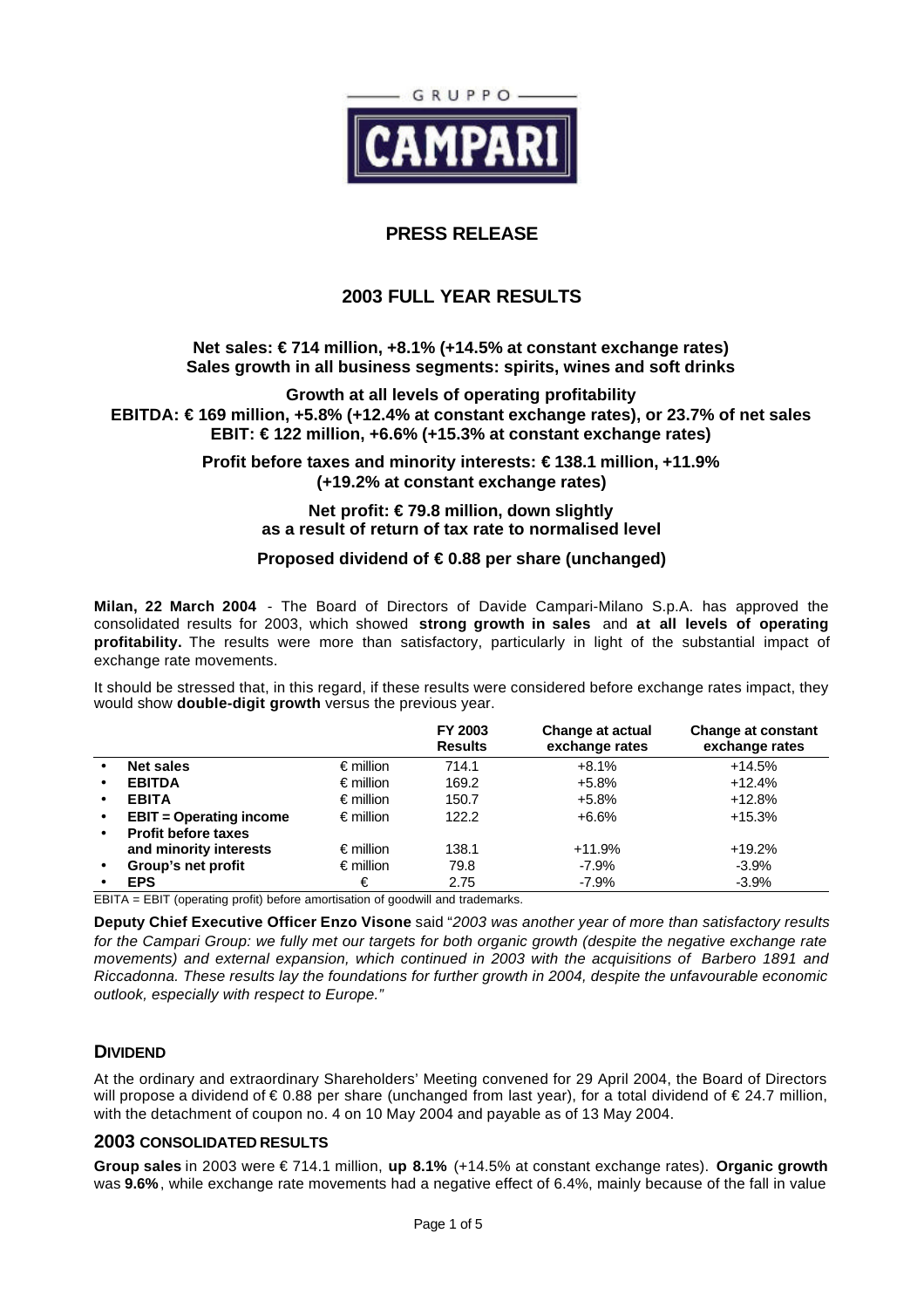of the US Dollar and the Brazilian Real. **External growth, at 4.9%** , was largely driven by the new distribution agreement for tequila 1800 on the US market (+4.3%). Barbero 1891 made a minimal contribution (+0.6%), as it was consolidated only for December.

**Trading profit increased by 6.8%** to €193.1 million, or 27% of sales.

**EBITDA increased by 5.8%** (+12.4% at constant exchange rates) to € 169.2 million, or 23.7% of sales.

**EBITA increased by 5.8%** (+12.8% at constant exchange rates) to € 150.7 million, or 21.1% of sales.

**EBIT increased by 6.6%** (+15.3% at constant exchange rates) to € 122.2 million, or 17.1% of sales.

**Profit before taxes and minority interests** was € 138.1 million, up 11.9% (+19.2% at constant exchange rates). The result was boosted by net non-operating income of  $\epsilon$  23.1 million, which includes the capital gain generated by the sale of head office building in Milan, Via Filippo Turati, in July 2003.

**Group's profit before taxes,** i.e. profit before taxes and after minority interests, was € 120.2 million, up 11.8%.

**Group's net profit** fell 7.9% to  $\in$  79.8 million, because of the higher tax burden than in the previous year, when the company benefited from dual income tax relief and the " Tremonti bis" tax incentive.

**Consolidated shareholders' equity** was € 548.2 million at 31 December 2003.

At 31 December 2003, **net debt** was € 297.1 million (€ 198.8 million at 31 December 2002). The debt to equity ratio at 31 December 2003 was 54.2%. It should be stressed that on 3 December 2003 the Group completed the acquisition of Barbero 1891 for a countervalue of € 147.1 million, paid in cash and financed with part of the proceeds from the senior notes issued in 2003.

# **2003 SALES**

The **spirits segment**, which accounted for 65.5% of total sales, **grew by 9.6%** (+18.7% at constant exchange rates). **Organic growth was 11.5%** , thanks to a **positive performance** from all of the Group's main brands. Sales of **Campari** rose by 3.4% at constant exchange rates (-1.1% at actual exchange rates). Geographically, **sales performance was positive in Italy (+10.8%)**, **Brazil and also Germany**, where the upturn in sales seen in the first half of the year continued and led to much higher than expected overall growth for 2003. **SKYY Vodka** turned in another excellent performance: it was named as a "Hot Brand" in the US by Impact, one of the most important trade publications, for the ninth year in a row. Sales of SKYY (including the new flavoured vodka brands) continued to rise significantly, by **24.5% at constant exchange rates** (+4.5% at actual exchange rates). The new SKYY flavoured vodkas launched in March 2003 (SKYY Berry, SKYY Spiced and SKYY Vanilla, which were added to the existing SKYY Citrus) showed strong sales growth and in 2003 accounted for 16% of total sales of the SKYY brand. The spirits segment also benefited from positive performances from **CampariSoda (+4.3%)**, **Ouzo 12 (+7.4%)** and **Jägermeister (+5.3%)**. Sales of **Cynar** dipped slightly overall (-0.7%), but recovered strongly on the Italian market. **Campari Mixx** benefited especially from significant growth on the Italian market. **External sales growth** stood at **7.2%**, largely thanks to tequila 1800 (+6.6%), while Barbero 1891, consolidated only in December, contributed 0.6%.

Sales of **wines**, which accounted for 13.9% of total sales, **grew by 2.5%** at constant exchange rates (**+5.5%** at actual exchange rates). Organic growth was up 4.3%, following a good performance from **Cinzano sparkling wines** (+5.3% at constant exchange rates) and a more modest contribution from **Cinzano vermouth** (+0.8% at constant exchange rates). Sales of **Sella & Mosca** dipped by 0.6%: this was entirely due to product shortages (especially of white wines) after the poor harvest of 2002. **Riccadonna** sales **rose by 6.2%** at constant exchange rates.

**Soft drink sales,** which contributed 19.6% to the total and which are realised almost exclusively on the Italian market, **grew by 10.2%** , also thanks to last year's particularly hot summer. Sales of **Lemonsoda, Oransoda and Pelmosoda** jumped by **16.1%**, while **Lipton Ice Tea** shot up by **24.4%**. **Crodino**'s sales, which are less affected by the weather, grew by **2.2%**.

**By region**, sales on the **Italian market** accounted for 47.6% of the Group total in 2003 and increased by **9.3%. Sustained organic growth (+8.2%)** was helped by **a positive performance from all three business areas** and to the contribution - albeit small - from Barbero 1891 (+1.1%), consolidated only in December. Sales in **Europe** stood at 19.4% of the total and **jumped by 9.1%** owing to the start-up of a new distribution agreement for the Russian market (which mainly benefited Cinzano) and to the launch of Campari Mixx in Germany and Austria. This was also helped by a sharp recovery on the German market, and by the introduction of SKYY Vodka in almost all the European markets. As for the Americas, which account for 30.6% of total sales, the **US market expanded by 18.2%** , owing to organic growth (+17%), which was boosted by SKYY Vodka, and to the new tequila 1800 distribution contract (+20.4%). **Brazil also did well**, with sales growth of 7.8% at constant exchange rates; however, this was more than offset by the devaluation of the real (-21.4%).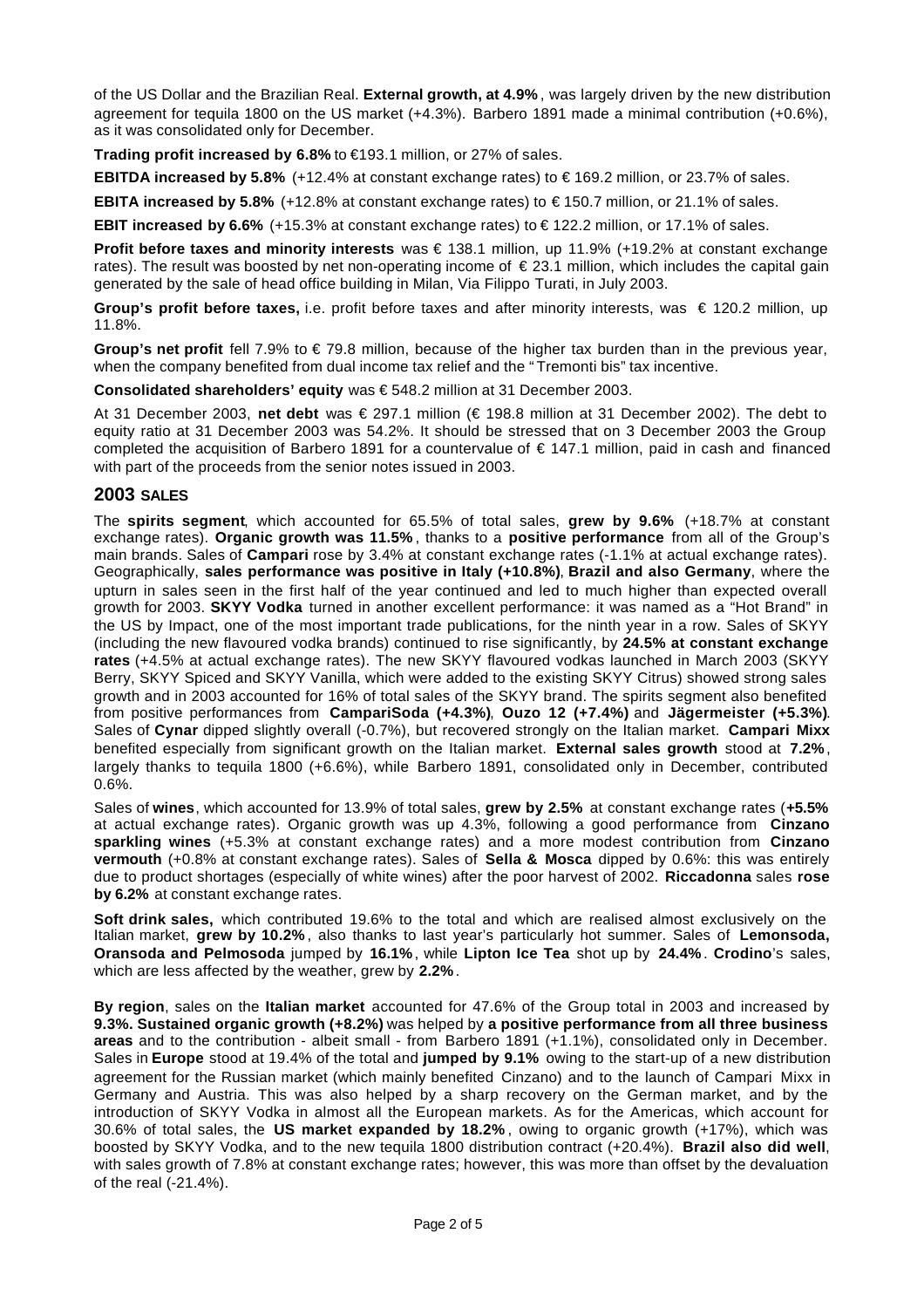# **2004 OUTLOOK**

As to 2004, the Group maintains a cautious view of the future, in the light of an unfavourable macroeconomic scenario, with particular reference to Europe. As regards the US, the market continues to be affected by an increasing competition in the premium vodka segment. Regarding Brazil, the business performance is highly correlated with the performance of the local economy. Meanwhile, the Italian business is expected to benefit from the contribution of Aperol and the other brands of Barbero 1891 acquired in December 2003.

# **OTHER RESOLUTIONS**

**Corporate governance, own shares and by-laws amendments** . The Board of Directors has: (a) approved the annual report on corporate governance; (b) approved the report to the ordinary Shareholders' Meeting concerning the purchase and/or sale of own shares;(c) resolved to submit a proposal to the extraordinary Shareholders' Meeting for the amendment of the company's by-laws also in order to comply with the recently amended Company Act (Legislative Decree 6/2003).

**Merger of Campari-Crodo S.p.A. into Davide Campari-Milano S.p.A.** The Board of Directors of Davide Campari-Milano S.p.A. has proposed the merger of Campari-Crodo S.p.A. into Davide Campari-Milano S.p.A.

The purpose of this operation is to rationalise the Group's organisational structure by integrating the production activities that were previously carried out by Campari-Crodo S.p.A. with those of Davide Campari-Milano S.p.A.

Since Davide Campari-Milano S.p.A. owns 100% of Campari-Crodo S.p.A., it will not be necessary for the parent company to set a share exchange ratio or carry out a capital increase, pursuant to article 2501 of the Italian Civil Code.

The effective date of the proposed merger for accounting and taxation purposes will be 1 January 2004, in accordance with point 6) of article 2501-*ter* of the Italian Civil Code.

The merger act will establish the effective date vis-à-vis third parties, pursuant to article 2504-*bis*, paragraph 2, of the Italian Civil Code; such date may be a later date than that on which the last of the registrations referred to in article 2504 of the Italian Civil Code will be made.

\* \* \*

No specific benefits are to be given to the directors of the companies involved in the proposed merger.

### **CONFERENCE CALL**

**At 5.00 p.m. (CET) today, Monday 22 March 2004** , there will be a conference call, during which Campari's management will present the 2003 results to analysts, investors and journalists. To take part in the conference call, simply dial one of the following numbers:

• from Italy: 800 990 927 (freephone number)

• from abroad: +39 02 3700 8210

The slides for the presentation can be downloaded before the conference call begins from the Investor Relations page on the Campari website at www.campari.com/ir/

### **PRESENTATION OF THE RESULTS TO THE FINANCIAL COMMUNITY AND THE PRESS**

**At 10.00 a.m. (CET) tomorrow, Tuesday 23 March 2004**, Campari's management will present the 2003 results at a meeting with the financial community at Banca Intesa, Piazza Belgioioso 1, Milan.

\* \* \*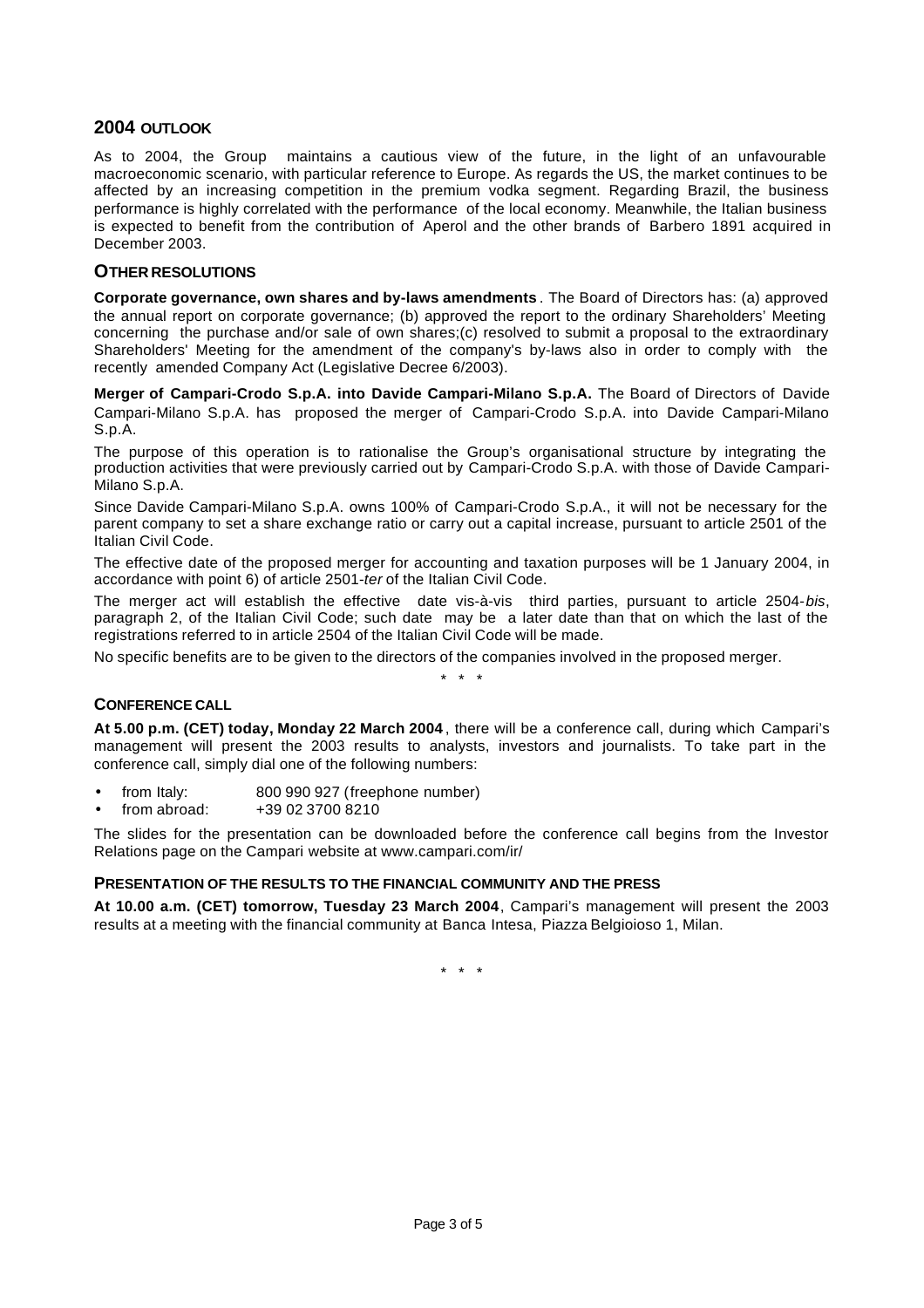# **CAMPARI GROUP - 2003 FULL YEAR RESULTS**

|                    | 1 January - 31 December 2003 |        | 1 January - 31 December 2002 |        | Change   |  |
|--------------------|------------------------------|--------|------------------------------|--------|----------|--|
|                    | $\epsilon$ million           | %      | $\epsilon$ million           | %      | %        |  |
| <b>Spirits</b>     | 467.6                        | 65.5%  | 426.6                        | 64.4%  | 9.6%     |  |
| Wines              | 99.0                         | 13.9%  | 96.6                         | 14.6%  | 2.5%     |  |
| <b>Soft Drinks</b> | 140.3                        | 19.6%  | 127.2                        | 19.3%  | 10.2%    |  |
| Other revenues     | 7.2                          | 1.0%   | 10.1                         | 1.5%   | $-28.7%$ |  |
| Total              | 714.1                        | 100.0% | 660.6                        | 100.0% | 8.1%     |  |

# **Table 1) Campari Group - net revenues by segment**

# **Table 2) Campari Group - net revenues by geographic area**

|                   | 1 January - 31 December 2003 |         | 1 January - 31 December 2002 | Change |          |
|-------------------|------------------------------|---------|------------------------------|--------|----------|
|                   | $\epsilon$ million           | $\%$    | ∈million                     | %      | $\%$     |
| Italy             | 339.8                        | 47.6%   | 311.0                        | 47.1%  | 9.3%     |
| Europe            | 138.9                        | 19.4%   | 127.3                        | 19.3%  | 9.1%     |
| Americas          | 218.4                        | 30.6%   | 200.2                        | 30.3%  | 9.1%     |
| Rest of the world | 17.0                         | $2.4\%$ | 22.1                         | 3.3%   | $-23.2%$ |
| <b>Total</b>      | 714.1                        | 100.0%  | 660.6                        | 100.0% | 8.1%     |

# **Table 3) Campari Group - consolidated income statement**

|                                            | 1 January -      |          | 1 January -      |          |          |
|--------------------------------------------|------------------|----------|------------------|----------|----------|
|                                            | 31 December 2003 |          | 31 December 2002 |          | Change   |
|                                            | €million         | %        | €million         | %        | %        |
| Net revenues <sup>(1)</sup>                | 714.1            | 100.0%   | 660.6            | 100.0%   | 8.1%     |
| Cost of materials                          | (256.3)          | $-35.9%$ | (230.4)          | $-34.9%$ | 11.3%    |
| Production costs                           | (44.9)           | $-6.3%$  | (45.9)           | $-6.9%$  | $-2.2%$  |
| Total cost of goods sold                   | (301.2)          | $-42.2%$ | (276.3)          | $-41.8%$ | 9.0%     |
| <b>Gross margin</b>                        | 412.9            | 57.8%    | 384.3            | 58.2%    | 7.4%     |
| Advertising and promotion                  | (143.7)          | $-20.1%$ | (130.8)          | $-19.8%$ | 9.9%     |
| Selling and distribution expenses          | (76.1)           | $-10.7%$ | (72.7)           | $-11.0%$ | 4.7%     |
| <b>Trading profit</b>                      | 193.1            | 27.0%    | 180.8            | 27.4%    | 6.8%     |
| General and administrative expenses        | (46.9)           | $-6.6%$  | (43.3)           | $-6.6%$  | 8.1%     |
| Other operating revenues                   | 6.9              | 1.0%     | 5.8              | 0.9%     | 19.6%    |
| Amortisation of goodwill and trademarks    | (28.4)           | $-4.0%$  | (27.8)           | $-4.2%$  | 2.5%     |
| Non-recurring expenses                     | (2.5)            | $-0.3%$  | (0.8)            | $-0.1%$  | 206.2%   |
| <b>EBIT = Operating income</b>             | 122.2            | 17.1%    | 114.7            | 17.4%    | 6.6%     |
| Net interest income (charges)              | (8.8)            | $-1.2%$  | (6.1)            | $-0.9%$  | 45.5%    |
| Exchange-rate gains (losses). net          | 1.6              | 0.2%     | 8.2              | 1.2%     | $-80.1%$ |
| Other non operating income (charges)       | 23.1             | 3.2%     | 6.6              | 1.0%     | 246.6%   |
| <b>Profit before taxes</b>                 |                  |          |                  |          |          |
| and minority interests                     | 138.1            | 19.3%    | 123.4            | 18.7%    | 11.9%    |
| <b>Minority interests</b>                  | (17.9)           | $-2.5%$  | (15.8)           | $-2.4%$  | 12.7%    |
| Group's profit before taxes                | 120.2            | 16.8%    | 107.6            | 16.3%    | 11.8%    |
| Taxes                                      | (40.4)           | $-5.7%$  | (20.9)           | $-3.2%$  | 93.4%    |
| Group's net profit                         | 79.8             | 11.2%    | 86.7             | 13.1%    | $-7.9%$  |
|                                            |                  |          |                  |          |          |
| Depreciation                               | (15.4)           | $-2.2%$  | (14.4)           | $-2.2%$  | 7.3%     |
| Amortisation of goodwill, trademarks and   |                  |          |                  |          |          |
| other intangibles                          | (31.6)           | $-4.4%$  | (30.9)           | $-4.7%$  | 2.1%     |
| <b>Total depreciation and amortisation</b> | (47.0)           | $-6.6%$  | (45.3)           | $-6.9%$  | 3.7%     |
| <b>EBITDA</b>                              | 169.2            | 23.7%    | 160.0            | 24.2%    | 5.8%     |
| EBITA $(2)$                                | 150.7            | 21.1%    | 142.4            | 21.6%    | 5.8%     |

(1) Net of discounts and excise duty.

(2) EBITA = EBIT before amortisation of goodwill and trademarks.